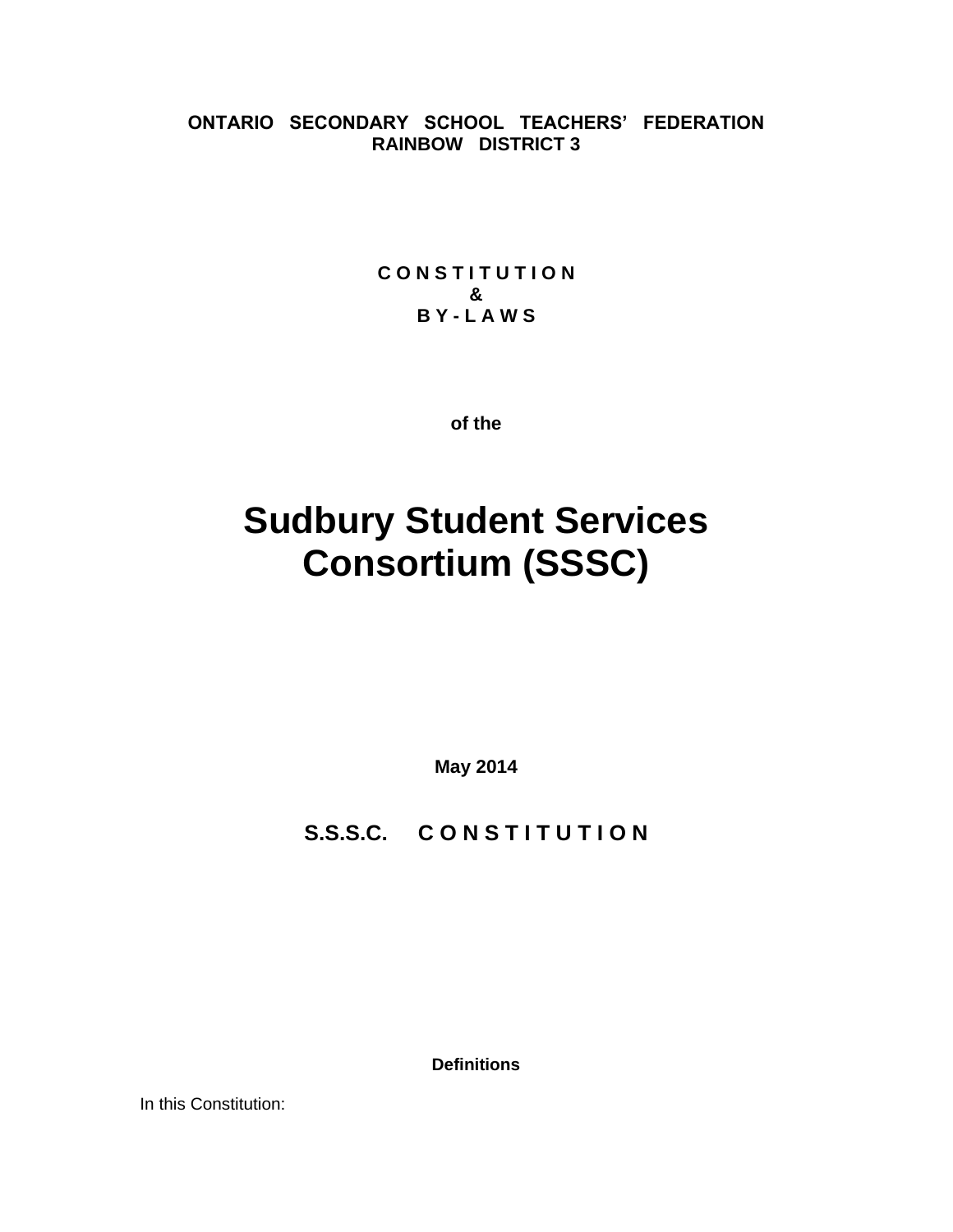- 1. O.S.S.T.F." shall mean the Ontario Secondary School Teachers' Federation
- 2. Bargaining Unit" shall mean the Sudbury Student Services Consortium known as S.S.S.C.which is the O.S.S.T.F. organization of those members for whom O.S.S.T.F. holds bargaining rights under the appropriate legislation.
- 3. "District" shall mean O.S.S.T.F. District 3.
- 4. "Member" shall mean an active member in good standing who is employed by the Sudbury Student Services Consortium**.**
- 5. "General Meeting" shall mean a meeting of the Bargaining Unit membership to conduct the business of the unit.
- 6. "Executive Meeting" shall mean a meeting of the elected Executive of the Bargaining Unit membership to conduct the current business of the unit.
- 7. The "Annual General Meeting" shall mean the meeting of the Bargaining Unit that is held in May of each year to conduct the business of the Unit, to recognize the retirees and to give reports from the elected Executive members.
- 8. "By-laws" shall mean the standing rules governing the membership of the Bargaining Unit made under this Constitution on matters of internal regulation and matters which are entirely within the control of the Bargaining Unit.
- 9. "Policy" shall mean a stand or position taken by the Bargaining Unit in accordance with its By-laws on matters whose resolution is beyond the internal legislative power of the Bargaining Unit.
- 10. "Constitution" shall means a system of fundamental principles by which the Bargaining Unit and includes a basic organization of the Bargaining Unit.
- 11. "Procedures" shall mean detailed rules established by the Bargaining Unit Executive to govern the "day-to-day" operation of the Bargaining Unit which are consistent with the constitution, by-laws, and policy.
- 12. "Immediate Past President" for the purpose of interpretation of the Constitution and By-laws, the "Immediate Past President" shall be the person who held the position of President in the year immediately prior to the year in which the person became "Immediate Past President".
- 13. "Negotiating Team" shall mean a group of Members selected in accordance with the Bylaws to negotiate a collective agreement with the employer.
- 14. "AMPA" shall mean the Annual Meeting of the Provincial Assembly.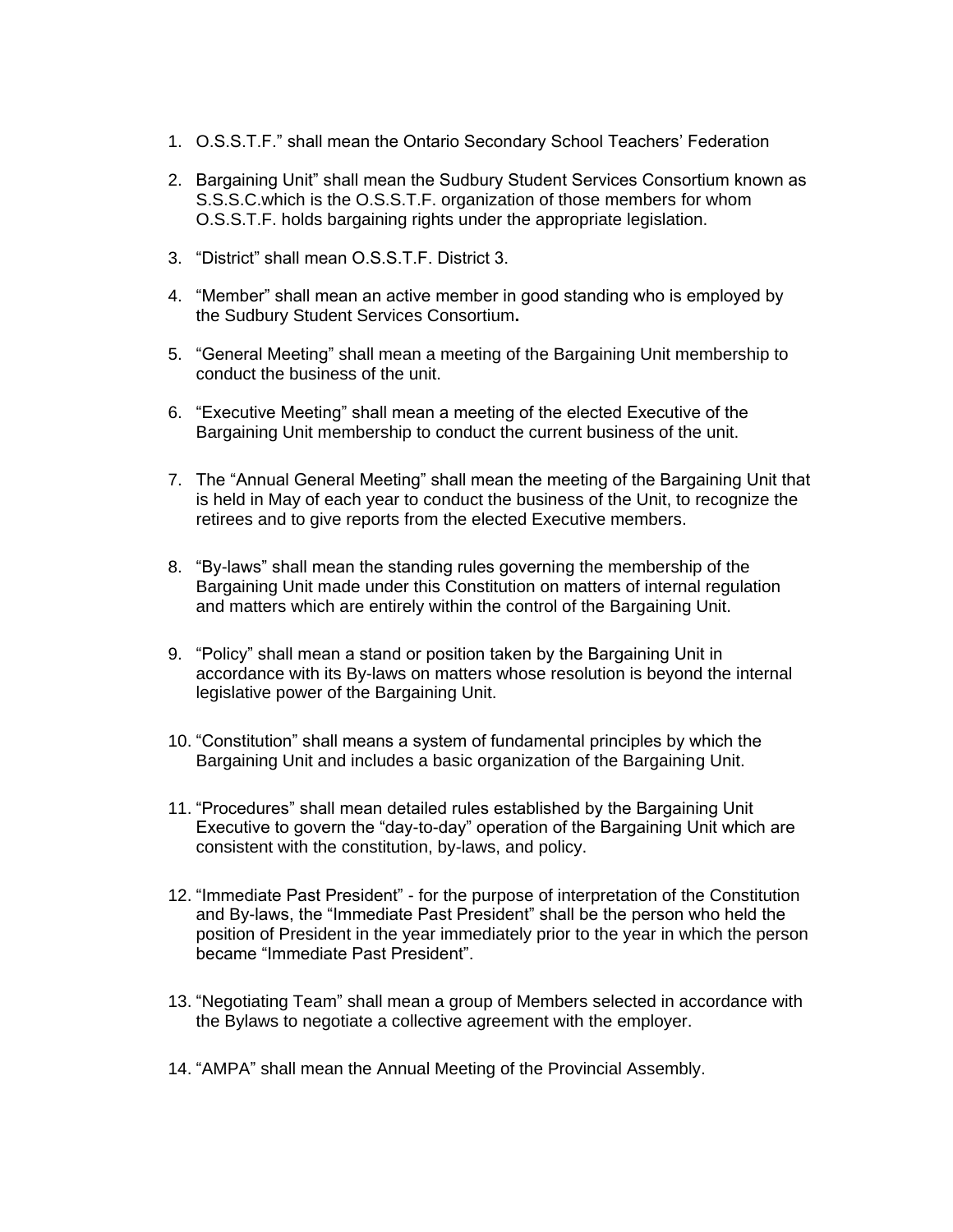## **ARTICLE 1 - NAME AND AUTHORITY**

- 1.1 The Bargaining Unit shall be known as the Ontario Secondary School Teachers' Federation, District 3, Sudbury Student Services Consortium (SSSC) Unit.
- 1.2 Any part of the Bargaining Unit Constitution, Bylaws, Policies and/or Procedures which are in contravention to the Provincial OSSTF and/or District 3 Constitution, Bylaws, Policies and/or Procedures are null and void.

# **ARTICLE 2 - OBJECTIVES**

- 2.1 The objectives of the unit shall be:
- 2.1.1 first and foremost to protect its members, both individually, and collectively in their profession, and to ensure that none of the civil, human and legal rights enjoyed by other Ontario residents shall be denied its members;
- 2.1.2 to bargain collectively on behalf of its members;
- 2.1.3 to promote a high standard of professional ethics and a high standard of professional competence;
- 2.1.4 to support and promote equal opportunity within education;
- 2.1.5 to foster and promote the dignity of all person**s** regardless of gender, sexual orientation, race, religion, age or cultural origin.

# **ARTICLE 3 - MEMBERSHIP**

3.1 Members shall include all permanent, temporary, and casual - transportation route planner, transportation data planner, transportation officer and systems administrator employed by the Sudbury Student Services Consortium in District 3, OSSTF.

### **ARTICLE 4 - DUES & LEVIES**

- 4.1 Members shall pay annual dues as prescribed in the By-laws of O.S.S.T.F.
- 4.2 Members shall pay a levy equal to that established in the District Constitution.

### **ARTICLE 5 - ORGANIZATION**

5.1 Bargaining Unit Executive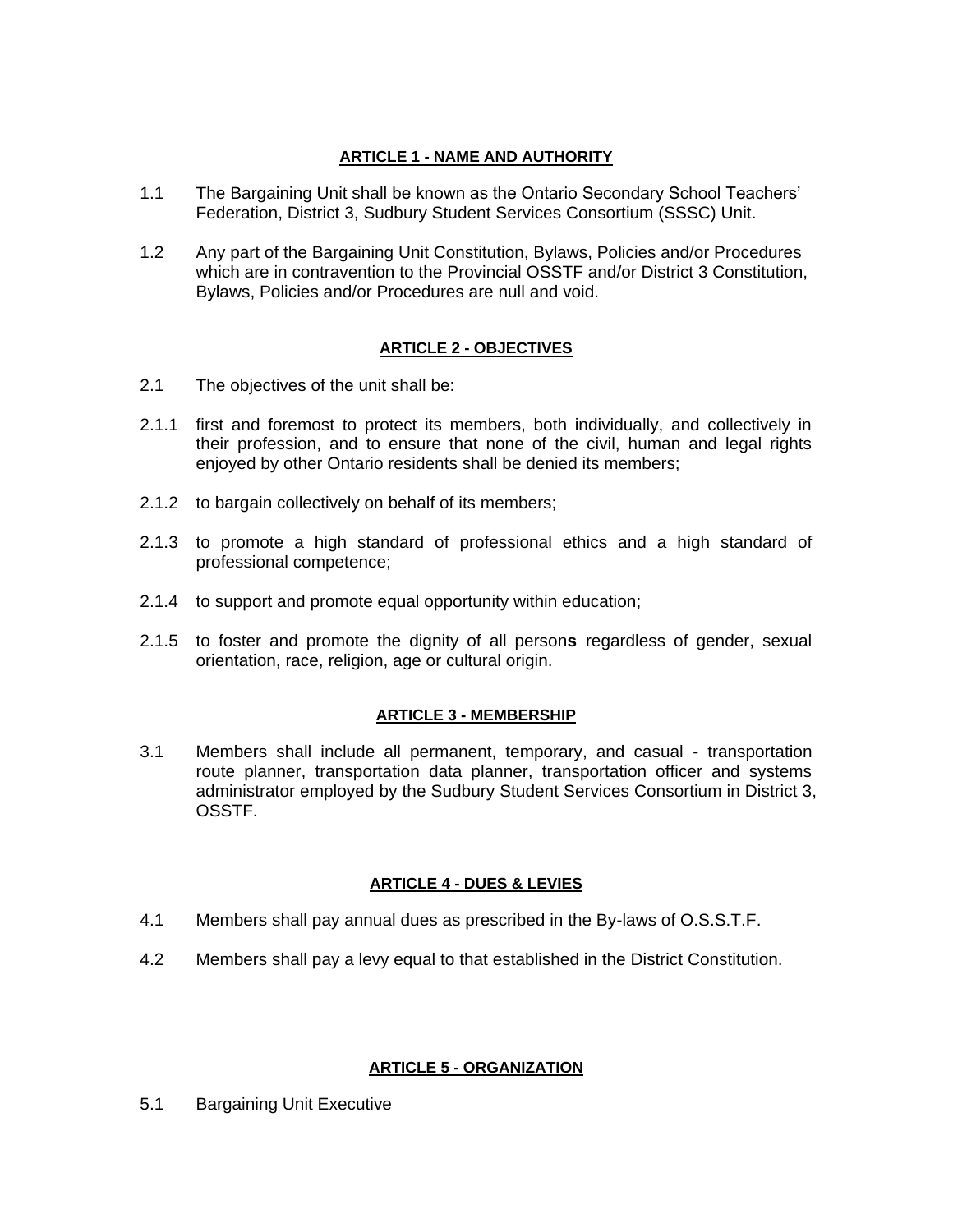- 5.1.1 The Unit Executive shall consist of the following voting members:
	- a) President,
	- b) Vice-President
	- c) Secretary/Treasurer
	- e) Grievance Officer
	- d) Chief Negotiator
	- **e) Provincial Councillor**

# **ARTICLE 6 - Collective Bargaining**

- 6.1 There shall be a Collective Bargaining Committee for the Bargaining Unit elected in accordance with the By-laws.
- 6.2 The Collective Bargaining Committee shall be responsible to the Bargaining Unit Executive through the Chief Negotiator.

# **ARTICLE 7 - Standing Committees**

7.1 There shall be Bargaining Unit Standing Committees as designated in the Bylaws.

# **ARTICLE 8 - Amendments**

8.1 Amendments to this constitution may be made at a General Meeting as provided in the By-laws.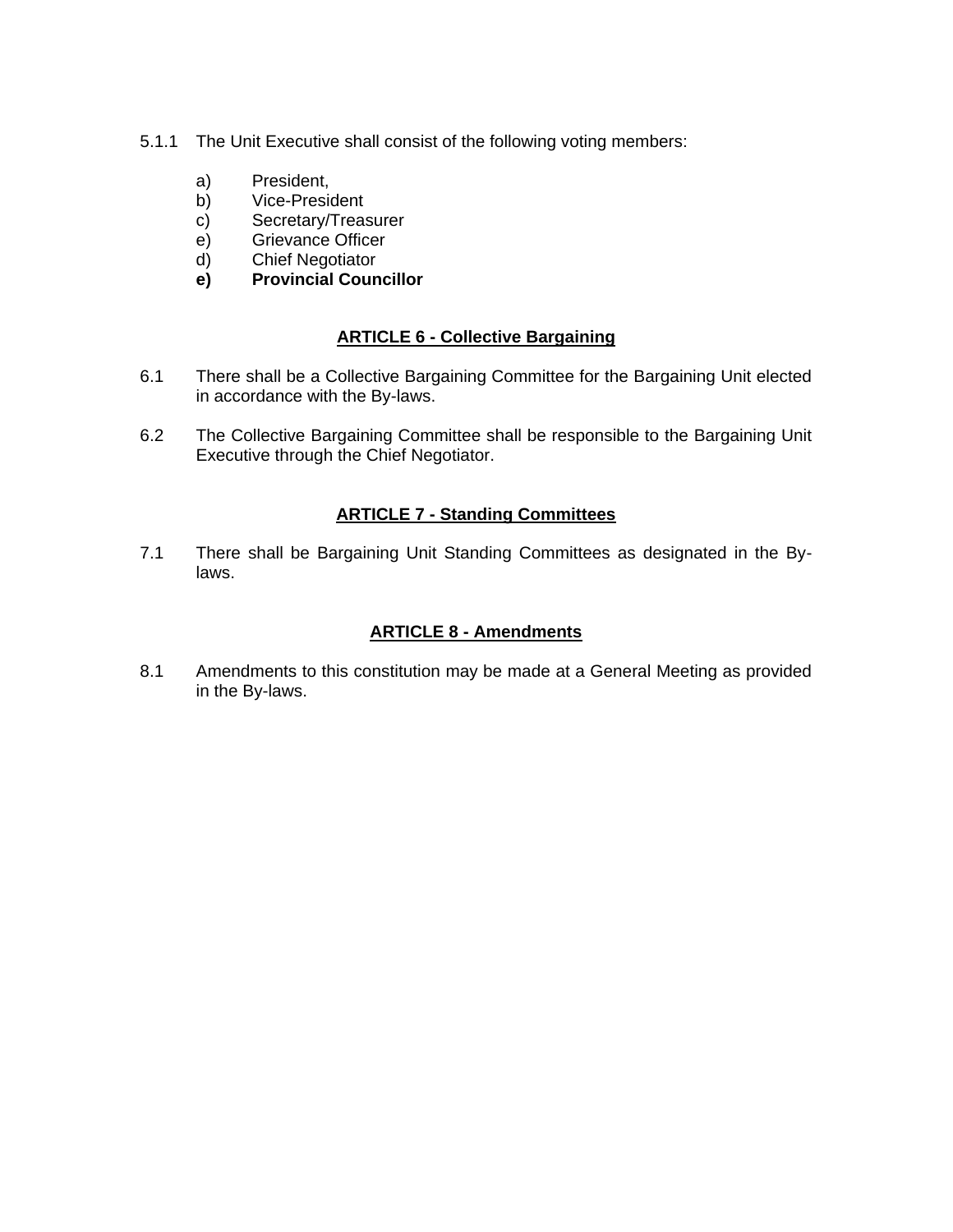# **B Y - L A W S**

#### **BY-LAW 1 Unit Federation Year**

**1.1** For fiscal matters and terms of office, the Unit Federation Year shall be from July 1 to the following June 30.

#### **BY-LAW 2 General Meetings**

- 2.1 Notice of the Annual General Meeting shall be given to Members by the Bargaining Unit President or designate in writing at least thirty (30) calendar days prior to the date of the meeting.
- 2.2 Notice of other General Meetings shall be given to the Members in writing at least seven (7) working days prior to the date of the meeting.
- 2.3 The Bargaining Unit President shall call a General Meeting where ten (10) percent or more of the Members make such a request in writing to the President.
- 2.4 The Annual General Meeting shall be held in May.

# **BY-LAW 3 Executive Meetings**

- 3.1 The Bargaining Unit Executive shall meet at the call of the President but not less than five (5) times per school year.
- 3.2 The Bargaining Unit President shall call a meeting of the Executive when at least thirty (30) percent of the members of the Executive make such a request in writing to the President.

# **BY-LAW 4 Quorum**

- 4.1 A quorum for meetings of the Executive shall be a simple majority of the total voting members of the Executive.
- 4.2 A quorum for the Annual General Meeting shall be fifteen (15) percent of the Membership.
- 4.3 A quorum for a General Meeting shall be those Members present, qualified to vote and voting.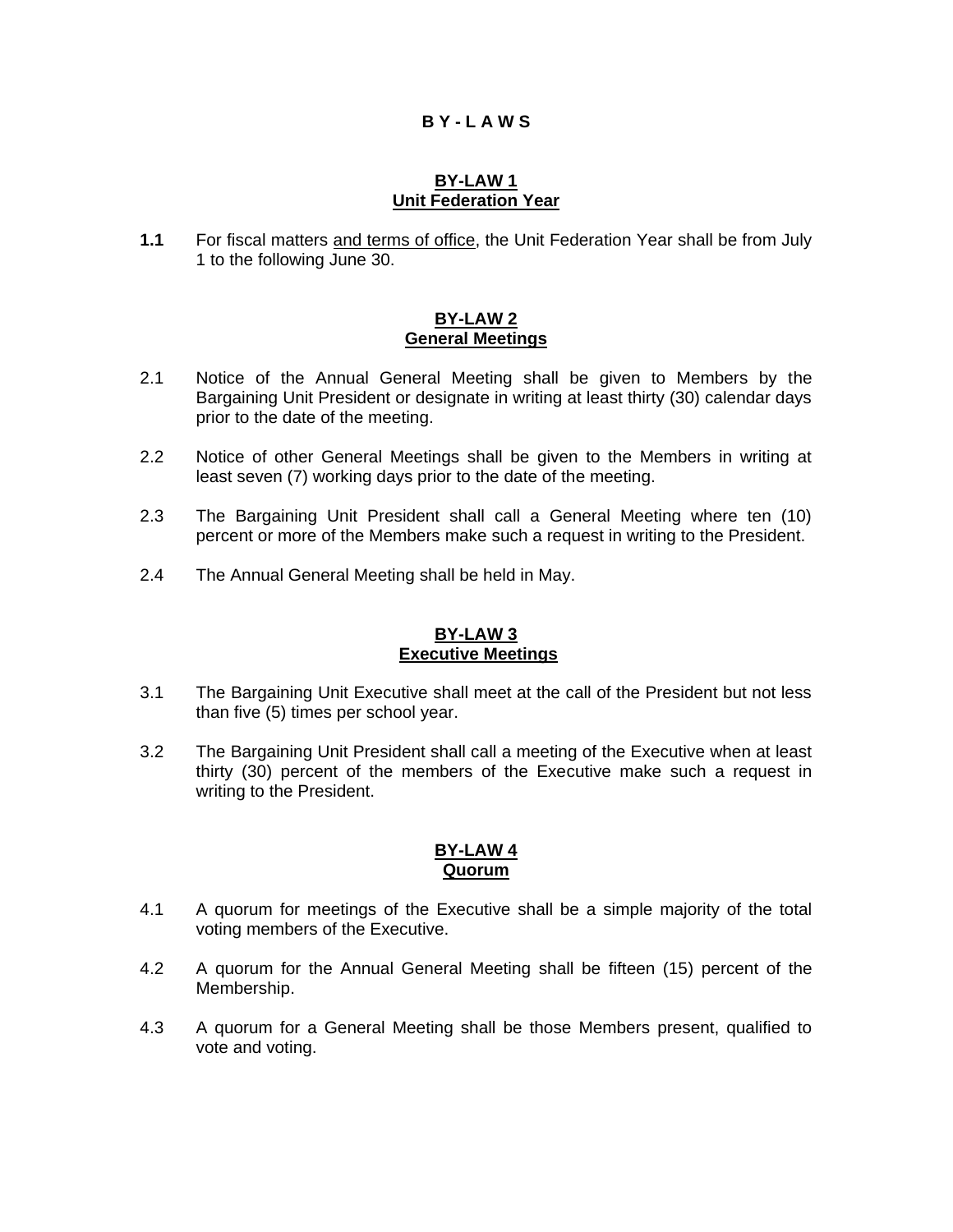## **BY-LAW 5 Elections**

- 5.1 Elections for the Executive and Committee Officers shall be held every 2 years on the odd numbered year by secret ballot at the Annual General Meeting.
- 5.2 Candidates who wish their names to appear on the ballot may indicate their intention to run for office by submitting their name, supported by two other Members' signatures, to the Secretary of the Bargaining Unit, at least ten (10) calendar days prior to the election.
- 5.3 Any Member of the Bargaining Unit may be nominated "from the floor" supported by two other Members as mover and seconder of the motion to nominate.
- 5.4 Elections for Executive shall be in the order listed in Article 5 of the Constitution.
- 5.5 Everyone of the Bargaining Unit Executive shall be elected by the majority vote (51%) of those Members present, qualified to vote and voting.
- 5.6 Defeated candidates shall be considered for other offices remaining for election if they choose.

# **BY-LAW 6 Duties of Membership**

- 6.1 It is the duty of the membership to:
- 6.1.1 elect members of the Executive of the Unit in accordance with Article 5 of the Constitution at the Annual General Meeting;
- 6.1.2 consider and vote on Constitutional and Bylaw amendments;
- 6.1.3 comply with the duties of members of the Ontario Secondary School Teachers' Federation as defined in O.S.S.T.F. Provincial By-law-5 Rights, Privileges and Duties, By-law 5.2 - Duties of Members.

## **BY-LAW 7 Duties of the Bargaining Unit Executive**

- 7.1 It is the duty of the Executive to:
- 7.1.1 manage the affairs of the Bargaining Unit between the Annual General Meeting.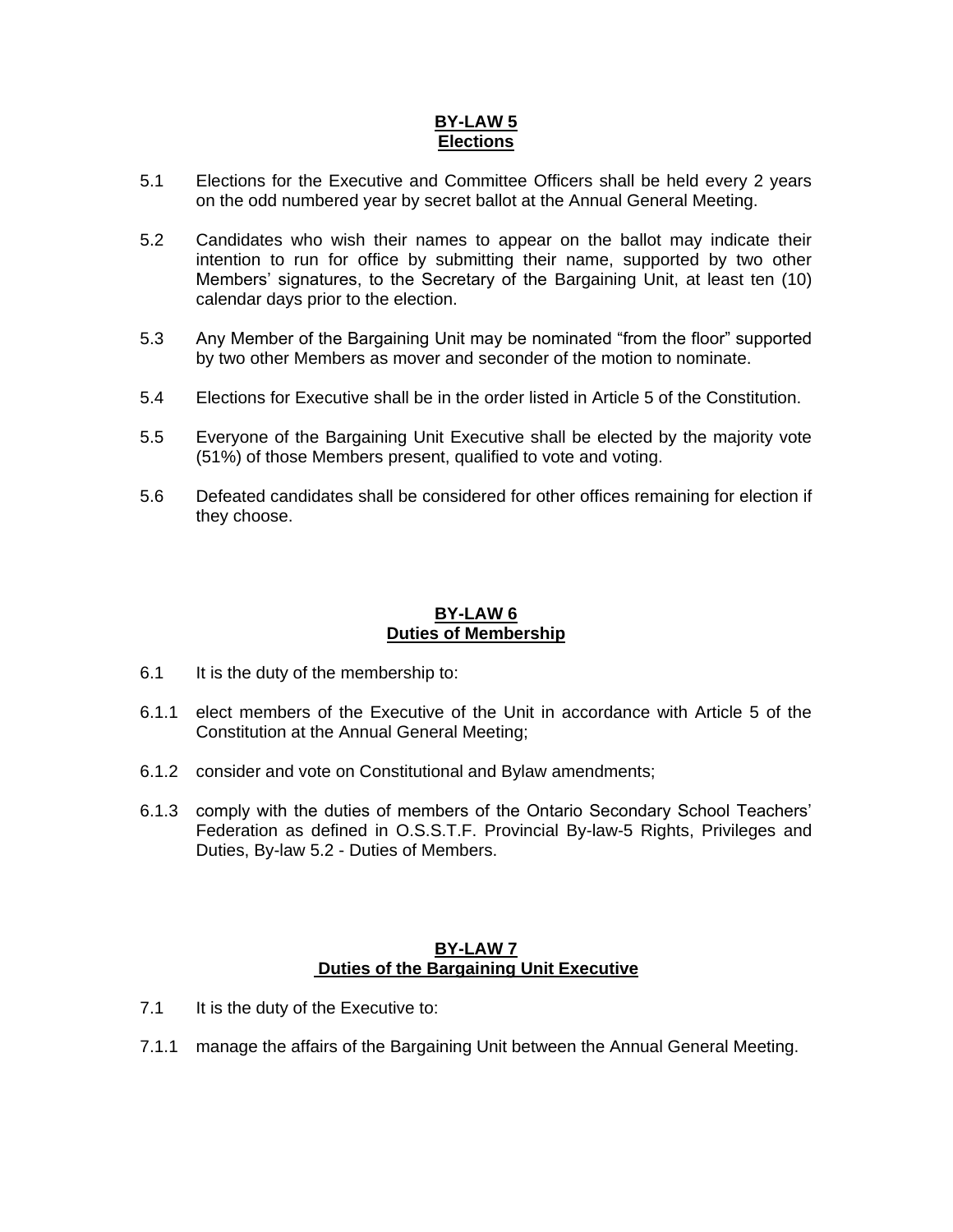- 7.1.2 recommend and evaluate policy; assign or recommend projects to the Unit; and establish Ad Hoc Committees when needed, and their terms of reference.
- 7.1.3 communicate regularly with the OSSTF District office and the Unit members regarding the management of the Unit business.
- 7.1.4 give final approval to the Unit's negotiating brief.
- 7.1.5 establish procedures for the ratification of a Collective Agreement.
- **7.1.6 establish a grievance committee which shall investigate and determine the manner in which grievances are conducted.**

#### **BY-LAW 8 Duties of Executive Members**

- 8.1 The duties of the **President** shall be to:
- 8.1.1 assume the role of Chief Executive Officer for the Collective Agreement.
- 8.1.2 call and preside over all Executive and General Meetings.
- 8.1.3 fulfil the duties of the Bargaining Unit President as outlined in the O.S.S.T.F. Handbook.
- 8.1.4 be an ex-officio member of all Bargaining Unit committees.
- 8.1.5 report to the Bargaining Unit Executive and Members the activities and concerns of the District.
- 8.1.6 report to the Members at the Annual General Meeting.
- 8.1.7 be a member of the Negotiating Team.
- 8.1.8 represent the Bargaining Unit at Provincial Council.
- 8.1.9 represent the Bargaining Unit at the Bargaining Unit Presidents' Meetings; the District Executive Executive Meetings; and the Spring Assembly
- 8.1.10 represents the Bargaining Unit at AMPA
- 8.2 The duties of the **Vice-President** shall be to:
- 8.2.1 perform the duties of the President in the President's absence.
- 8.2.2 carry out the duties as may be assigned by the President.
- 8.2.3 review the Unit's Constitution yearly along with the District Officer and makes suggested amendments to the Annual General Meeting.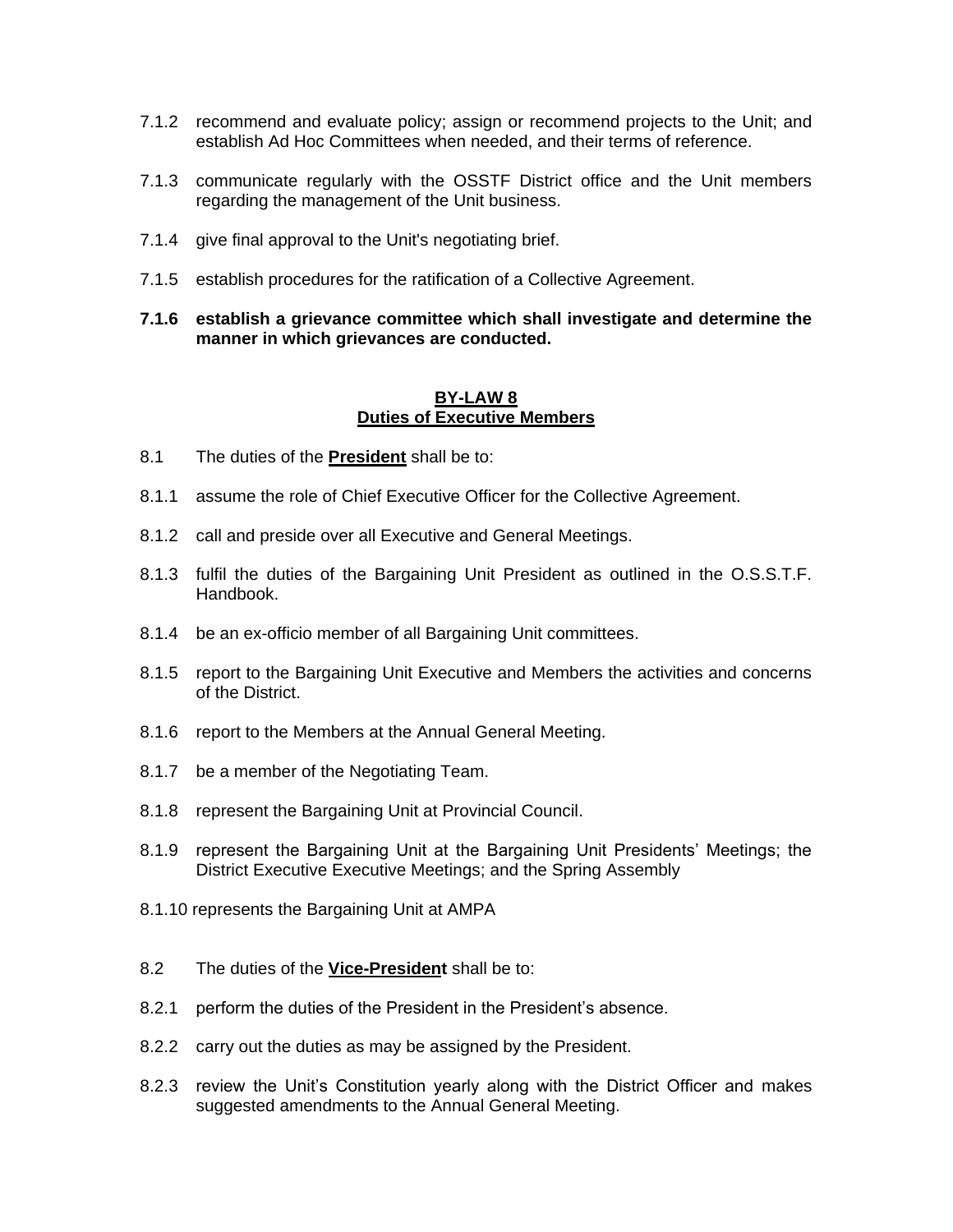- 8.3 The duties of the **Secretary-Treasurer** shall be to:
- 8.3.1 at all meetings take minutes and distribute them to the Executive members, prior to the following meeting.
- 8.3.2 **email a copy of the minutes of the General Membership meetings to each member of the Executive.**
- 8.3.3 represent the Unit on the District Finance Committee.
- 8.3.4 prepare a financial report and a projected budget in conjunction with the District Treasurer and Unit Executive for presentation at the Unit Annual General Meeting.
- **8.4 The duties of the Provincial Councillor shall be to:**
- **8.4.1 attend all meetings of the Provincial Council**
- **8.4.2 report to the Unit Executive and at General Meetings to the Unit Membership after each Provincial Council Meeting**.
- 8.5 The duties of the **Grievance Officer** shall be to:
- 8.5.1 represent the Unit on the District Contract Maintenance Committee
- 8.5.2 attend all approved Provincial, Regional and Super Regional and/or District workshops pertaining to the grievance process.
- **8.5.3 inform the President and the Executive of all requests for assistance and potential grievances**
- **8.5.4 assist the President in the evaluation of alleged grievances, analysis of relevant contract terms and development of arguments and policies in pursuing the grievance procedure**
- 8.5.5 determine to what extent and in what areas legal counsel is required and seek advice from appropriate sources, i.e. Provincial/District, to be confirmed or rejected by the Bargaining Unit Executive.
- 8.5.6 consult with any member who has a potential grievance, collect relevant information and advise the member of:
	- a) Ramifications if the bargaining unit assumes and pursues the grievance
	- b) Possible alternatives to a grievance and potential remedies for a grievance
	- c) The right to appeal.
- 8.5.7 present Bargaining Unit policies and arguments to any bodies or individuals as required by the appropriate articles of the Collective Agreement
- 8.5.8 be a member of the Collective Bargaining Committee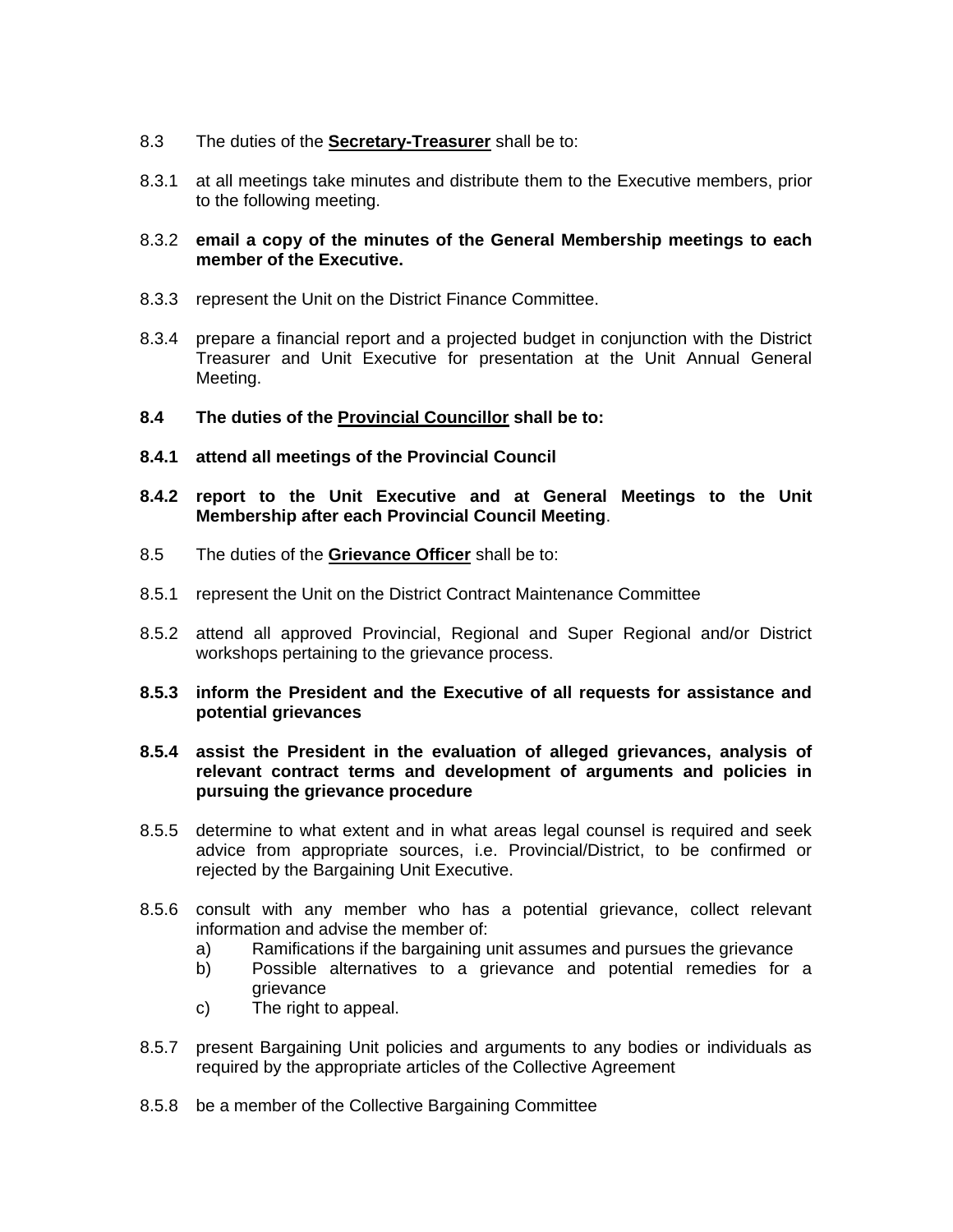## **BY-LAW 9 Amendments**

- 9.1 Amendments to the Constitution and By-laws may be made at **the** Annual General Meeting of the Bargaining Unit.
- 9.2 Amendments to the Constitution and By-laws may be made by a two-thirds majority vote of the Members present, qualified to vote and voting, providing that notice of the proposed amendment has been given to the membership in writing no less than thirty (30) calendar days prior to the date of the Annual General Meeting.
- 9.3 Where such notice has not been given, amendments may be made by a threequarters majority of the Members present, qualified to vote and voting.

#### **BY-LAW 10 Vacancy**

- 10.1 If a vacancy occurs in any Bargaining Unit Executive position, except the position of President, the Bargaining Unit Executive shall appoint a Member to fill the vacancy.
- 10.2 Where the vacancy occurs in the position of President, the Vice-President shall assume the position for the remainder of the term of office.

## **BY-LAW 11 Collective Bargaining Committee**

- 11.1 The Collective Bargaining Committee for the Bargaining Unit shall consist of the following members:
	- i) the Unit President
	- ii) the Chief Negotiator
- 11.2 The Negotiating Team shall include the President and the Chief Negotiator.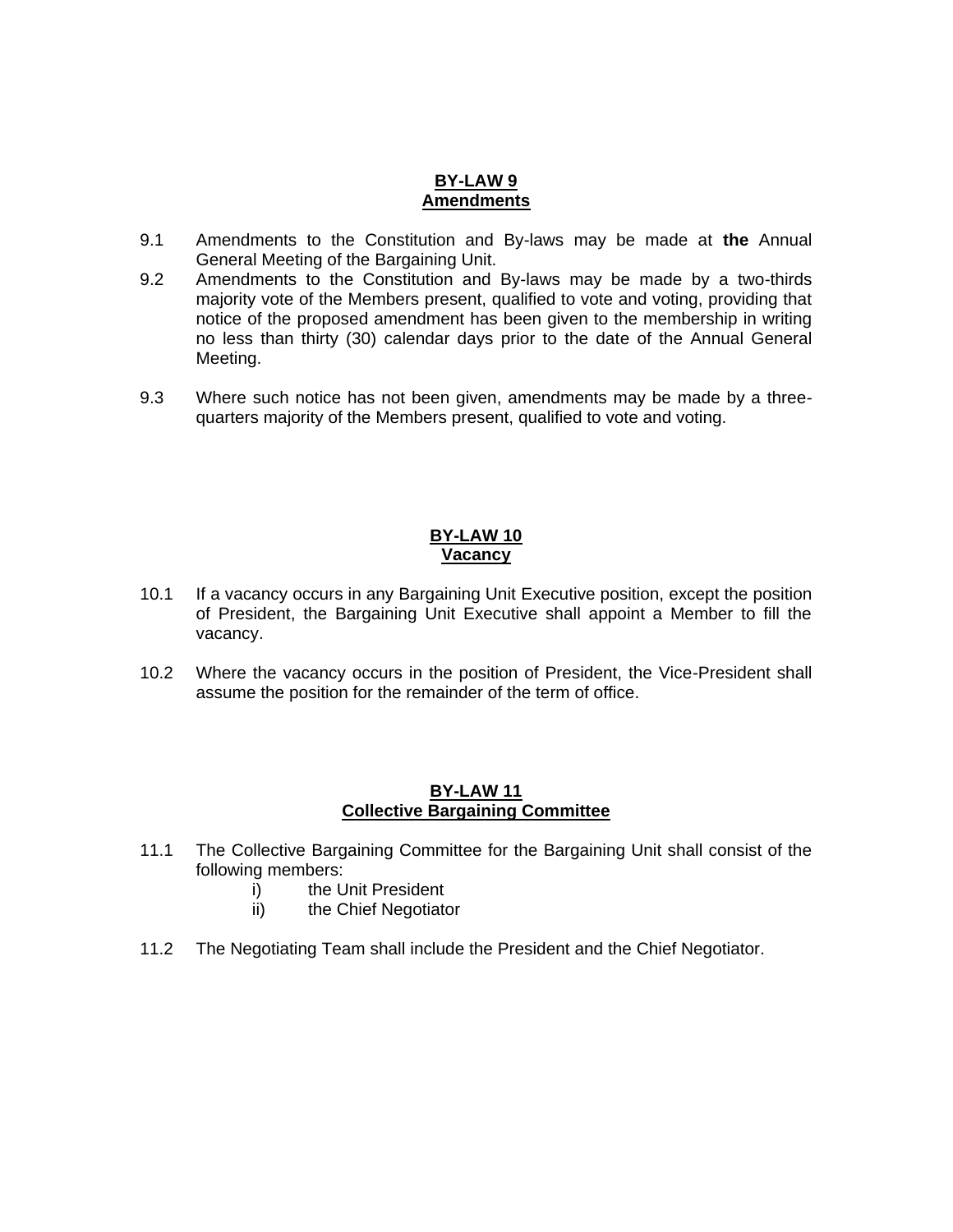#### **BY-LAW 12 Duties of the Collective Bargaining Committee**

- 12.1 It shall be the duty of the Collective Bargaining Committee:
- 12.1.1 to survey the membership
- 12.1.2 to prepare a negotiating brief
- 12.1.3 to seek approval for the brief from the District Office and Provincial Office of O.S.S.T.F.
- 12.1.4 to communicate regularly with the Members on the progress of negotiations.
- 12.1.5 to seek assistance from Provincial O.S.S.T.F. Negotiators as needed
- 12.1.6 to seek the ratification of the Collective Agreement from the Bargaining Unit Members.

## **BY-LAW 13 Delegates to the District 3 Spring Assembly**

- 13.1 Delegates to the District 3 Spring Assembly shall be one member of the unit executive.
- 13.2 If any members of the executive are unable to attend, the unit executive shall solicit volunteers from the membership and appoint delegates from interested candidates.

### **BY-LAW 14 Provincial Councillor**

**14.1 The selection of Provincial Councillor shall be in accordance with the District 3 and Provincial Constitution and By-Laws.**

# **14.2 The Provincial Councillor shall be elected at the Annual General Meeting.**

### BY-LAW 15 EI Rebate

15.1 The Bargaining Unit President shall consult with the membership on a yearly basis at the annual meeting as to how the EI rebate is to be spent in our community on behalf of the membership.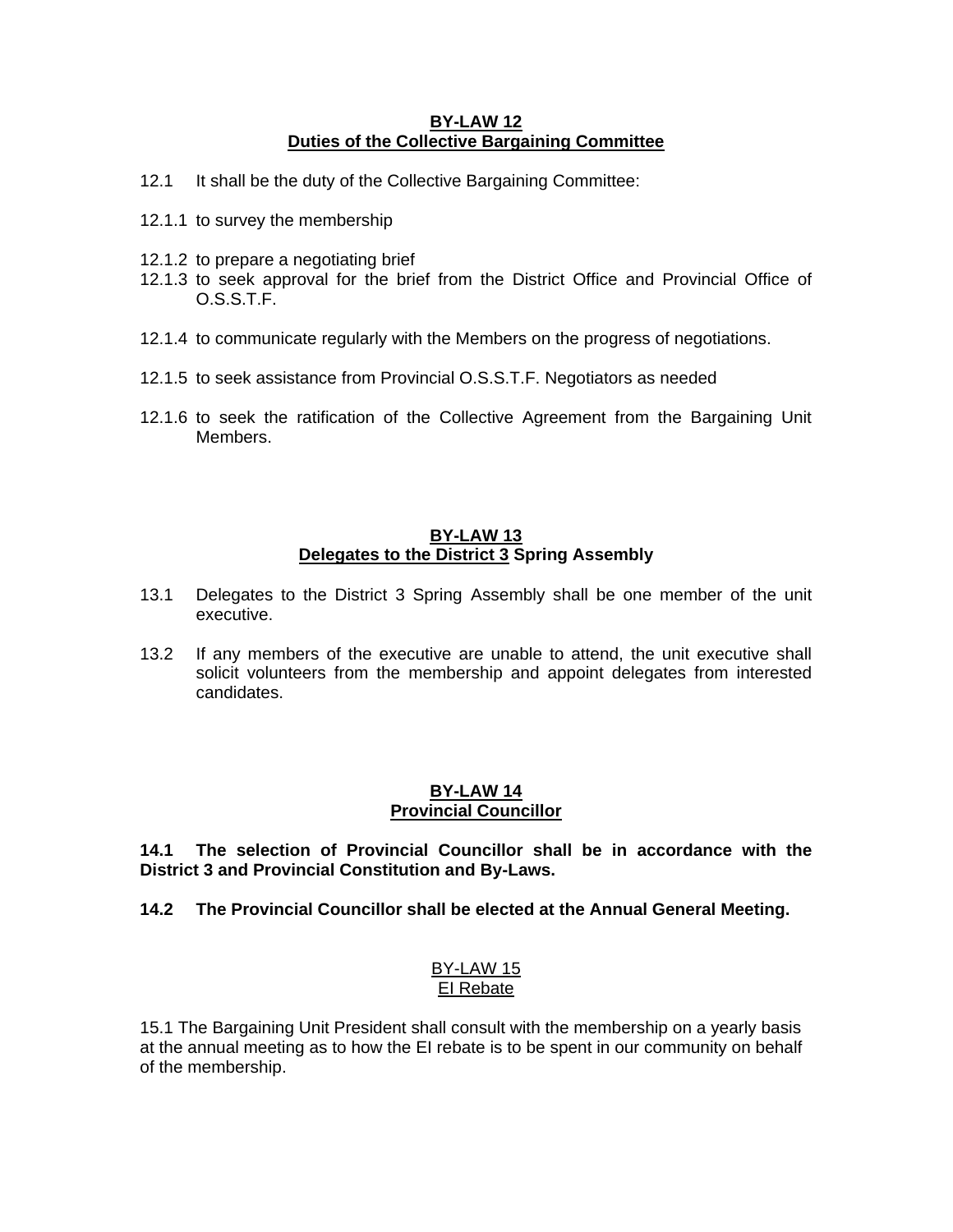#### **BY-LAW 16 ANTI-HARASSMENT AND ANTI-BULLYING POLICY**

Districts and Bargaining Units across the Province are currently amending their constitutions to comply with Bylaws 23.1.12 and 23.14.9 which state that it is the duty of a District and Bargaining Unit to provide for "the establishment of anti-harassment, antibullying and anti-sexual harassment policies and procedures that are followed for all OSST.F. members and employees for both the office as a workplace and for OSSTF sponsored functions**".**

- 16.1 The O.S.S.T.F. District 3 shall have an Anti-Harassment and Anti-Bullying Policy and Procedure to be followed at all OSSTF workplaces and functions. See O.S.S.T.F. District 3 Human Rights Anti-Harassment binder.
- 16.2 The Anti-Bullying and Anti-Harassment Policy and Procedure and any amendments to it shall be approved by the O.S.S.T.F. District 3 Executive Council.

## **BY-LAW 17 ANTI-HARASSMENT AND ANTI-BULLYING APPEALS PROCEDURE**

- 17.1 Members of O.S.S.T.F. District 3 affected by a decision resulting from a complaint under the O.S.S.T.F. District 3 Anti-Harassment and Anti-Bullying Procedure may appeal this decision using the following procedure:
- 17.1.1 Within five days of the decision, the affected member (herein called the Appellant) shall submit a request in writing to the O.S.S.T.F. District 3 President for an Appeal Hearing.
- 17.1.2 Within two days of receiving the request, the O.S.S.T.F. District 3 President shall appoint three members of the O.S.S.T.F. District 3 Appeals Committee to consider the appeal.
- 17.1.3 Within three days, the O.S.S.T.F. District 3 Appeal Committee shall meet to consider the appeal.

17.1.3.1The O.S.S.T.F. District 3 Appeal Committee shall review the complaint, the investigation process and findings, and the decision.

17.1.3.2Following the review, the Committee shall either confirm or modify the decision.

17.1.3.3The decision of the O.S.S.T.F. District 3 Appeal Committee shall be consistent with the O.S.S.T.F. District 3 Anti-Harassment and Anti-Bullying Policy and Procedures.